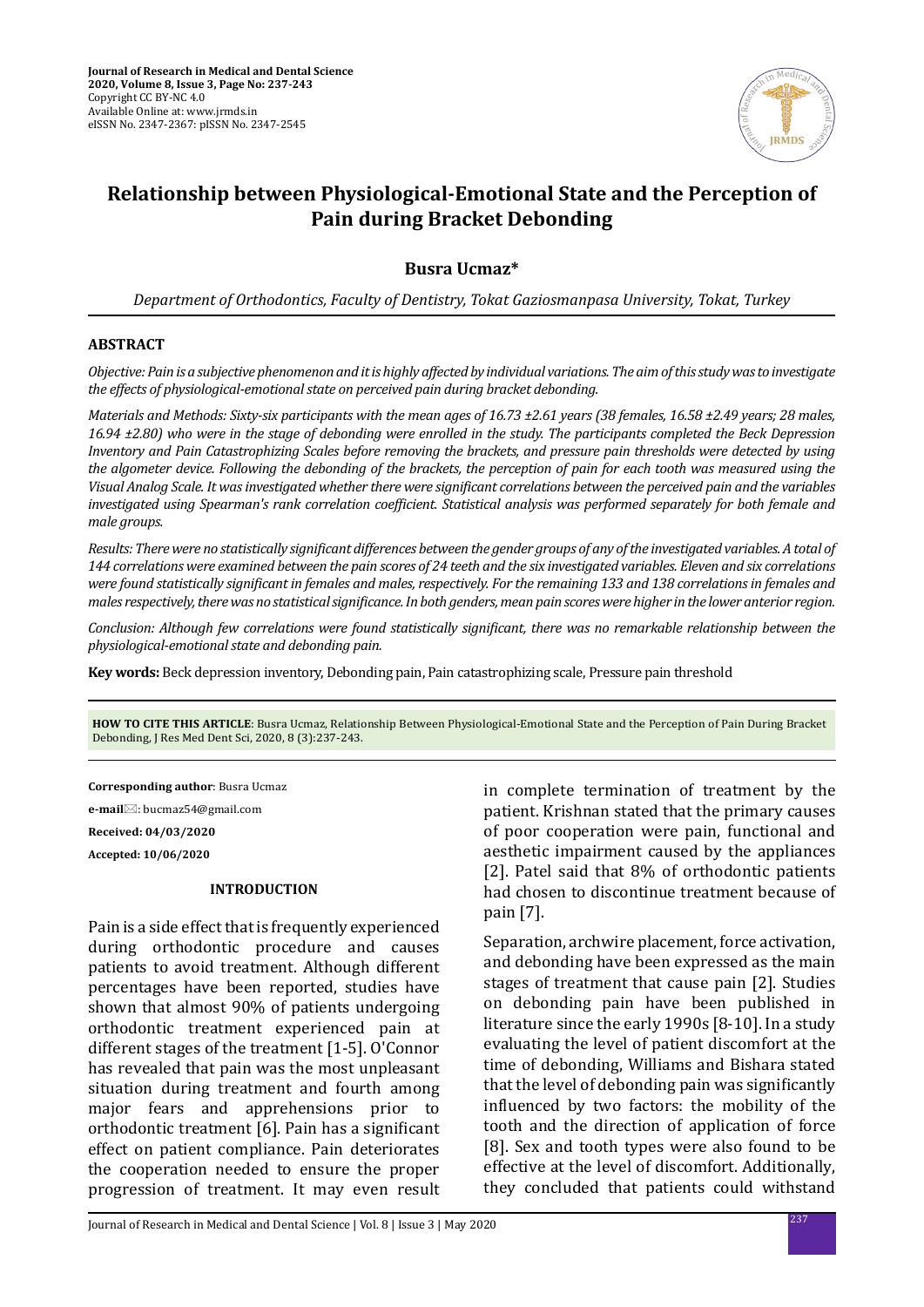intrusive forces significantly more than forces applied in a mesial, distal, facial, lingual, or an extrusive direction. Therefore, they have suggested applying finger pressure or asking the patient to bite on a piece of cotton roll to minimize pain while debonding [8]. Rinchuse has recommended using occlusal rim wax for pain-free debonding [11].

Pain is a subjective phenomenon and it is argued that it is affected by many individual variations such as age, gender, individual pain threshold, present emotional state and stress, cultural differences, and previous pain experiences [2]. Like its presence in dental and skeletal characters, sexual dimorphism may take a role in the perception of pain [12]. Generally, it was stated that females suffer more from pain than males. Reporting more pain by female patients was associated with their fragility and sensitivity to pain [13]. However, this matter is not clear and there are studies that showed no difference between males and females in reporting the feeling of pain [2]. Similarly, conflicting results are reported for the effect of age on pain [4,14]. Although individual variations such as pain threshold, present emotional state and stress, cultural differences, and previous pain experiences were stated to have an impact, there is a scarcity in the literature about these variations, except for gender and age. We think the publications on the issue of present emotional state and stress is especially important in clarifying whether the perceived feeling is a genuine pain or somatization of anxiety and depression.

Although various treatment techniques and materials are becoming increasingly popular today, metal brackets are still widely used. Many aspects of the metal bracket from different debonding techniques to cytotoxicity of its identification dyes have been studied [9-11,15]. The aim of this study was to investigate the effects of the physiologic-emotional state on perceived pain during the bracket debonding procedure.

# **MATERIAL AND METHODS**

This study was reviewed and approved by the Clinical Research Ethics Committee. The study was conducted on a patient group treated at the Orthodontic Clinic. Sixty-six patients (38 females, 28 males) undergoing fixed orthodontic treatment and whose treatments were at the bracket debonding stage were included in the study. Inclusion and exclusion criteria were as follows: being at the stage of debonding, having 0.018" stainless steel brackets as a fixed appliance, not having a medical history, and no analgesic medication had been taken during the week leading up to the procedure.

Patients included in the study were invited to the clinic between 10:00 and 14:00 for bracket removal. Before the bracket debonding procedure, a Beck Depression Inventory and Pain Catastrophizing Scale (PCS) were given to the patients and they were asked to complete the forms. Additionally, pressure pain thresholds were measured with the use of a pressure pain algometer device (Wagner FPK, Wagner Instruments, Greenwich, CT, USA). The Beck Depression Inventory is a psychometric test made up of a series of questions to detect the severity of depression. Pain catastrophizing was defined as the tendency to magnify the threat value of a pain stimulus and to feel helpless in the presence of pain [16]. The Pain Catastrophizing Scale is a survey that measures this condition and contains thirteen items that are grouped under three subscales. The pressure algometer device is apparatus that documents the pain threshold by quantifying the levels of muscle, joint, tendon, and ligament tenderness. The measurement is performed by applying continuous pressure at a constant rate on the patient's skin.

Following the measurements, debonding was performed with the aid of a bracket removing plier (Luno, American Orthodontics, Sheboygan, Wis, USA). Prior to debonding, the procedure was explained to the patient, but no effort was made to calm the patient. The debonding procedure of all patients was performed by the same researcher using the same debonding plier throughout the study. During the procedure, patients were asked to open their mouths and it was ensured that the teeth were not in contact with counter teeth. The sequence of the bracket debonding was as follows: 16, 36, 46, 26; 15, 35, 45, 25; 14, 34, 44, 24; 13, 33, 43, 23; 12, 32, 42, 22; 11, 31, 41, 21. There was a wait of 10 seconds after removing each bracket before the next bracket was removed. Teeth with restoration at the bracket-placed area were excluded from the study. The archwires were in situ during the operation.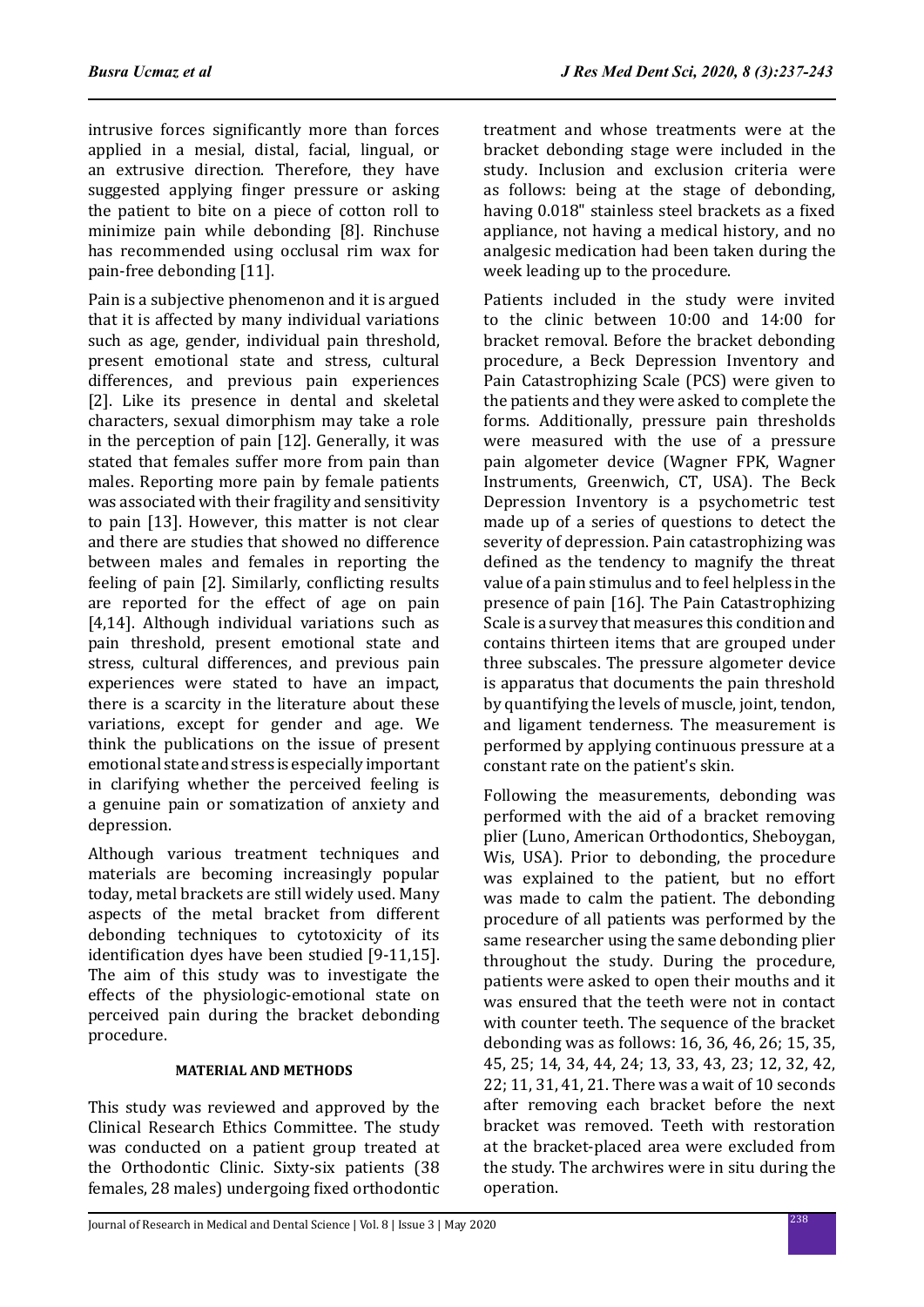The severity of pain was recorded using a 10-cm visual analog scale (VAS). Patients were instructed on how to measure their pain perceptions by using VAS forms. A separate VAS form was used for each tooth; a 0 to 10-point scale indicated no pain to intolerable pain, respectively.

#### **Statistical analysis**

Statistical analysis was performed using the Number Cruncher Statistical System (NCSS 2007, NCSS, LLC, Kaysville, Utah, USA). For all data, descriptive statistics including mean and standard deviation were calculated and the distributions of the data were evaluated using the Shapiro-Wilk test. Student's t-test and Mann-Whitney U test were utilized for comparing the groups. Spearman's rank correlation coefficient was used to determine the correlations between the data. P values of less than 0.05 were considered statistically significant.

## **RESULTS**

The mean ages for female and male participants were 16.58 ±2.49 years and 16.94 ±2.80, respectively. Comparisons of the pressure pain threshold, Beck Depression Inventory, Pain Catastrophizing Scale, and its subscales scores (helplessness, magnification, and rumination) between female and male groups were presented in Table 1. There were no statistically significant differences between the groups in any of the variables. Correlations between pain scores and variables for each tooth were shown separately in Tables 2 and 3 for females and males, respectively.

In the female group, there were statistically significant positive correlations between the following: pressure pain threshold and VAS score of tooth number 15; PCS total score and

|                                                   |                           | Mean ± standard deviation | p                  |  |
|---------------------------------------------------|---------------------------|---------------------------|--------------------|--|
| Pressure pain threshold score                     | Female                    | $3.53 \pm 0.5$            | 0.437b             |  |
|                                                   | Male                      | $3.64 \pm 0.59$           |                    |  |
|                                                   | Female                    | $5.5 \pm 4.29$            |                    |  |
| Beck Depression Inventory score                   | Male                      | $7.07 \pm 6.13$           | 0.519a             |  |
|                                                   | Female<br>$13.11 \pm 9.5$ |                           | 0.516a             |  |
| Pain Catastrophizing Scale (PCS) Total score      | Male                      | $14.18 \pm 8.56$          |                    |  |
| Pain Catastrophizing Scale (PCS) Helplessness     | Female                    | $5.13 \pm 4.19$           | 0.494a             |  |
| score                                             | Male                      | $5.57 \pm 3.53$           |                    |  |
| Pain Catastrophizing Scale (PCS) Magnification    | Female                    | $3.47 \pm 2.24$           |                    |  |
| score                                             | Male                      | $3.61 \pm 2.56$           | 0.822 <sub>b</sub> |  |
|                                                   | Female<br>$4.5 \pm 3.94$  |                           | 0.514a             |  |
| Pain Catastrophizing Scale (PCS) Rumination score | Male                      | 5 ± 3.86                  |                    |  |

#### **Table 1: Comparisons of the variables between females and male groups.**

**Table 2: Examining the relationship between VAS scores and variables in female participants.**

| Tooth number/mean VAS<br>score (cm) |   | Pressure pain<br>threshold score | <b>Beck Depression</b><br><b>Inventory score</b> | <b>PCS Total</b><br>Score | Score    | <b>PCS Helplessness PCS Magnification</b><br>Score | <b>PCS Rumination</b><br>Score |
|-------------------------------------|---|----------------------------------|--------------------------------------------------|---------------------------|----------|----------------------------------------------------|--------------------------------|
| $16(0.91 \pm 1.48)$                 | r | 0.171                            | $-0.032$                                         | $-0.162$                  | $-0.169$ | $-0.18$                                            | $-0.051$                       |
|                                     | р | 0.459                            | 0.891                                            | 0.482                     | 0.464    | 0.435                                              | 0.825                          |
| $36(0.62 \pm 1.12)$                 | r | $-0.008$                         | $-0.089$                                         | $-0.04$                   | $-0.054$ | $-0.05$                                            | 0.06                           |
|                                     | р | 0.968                            | 0.64                                             | 0.832                     | 0.776    | 0.792                                              | 0.754                          |
|                                     | r | 0.103                            | $-0.042$                                         | $-0.016$                  | 0.032    | $-0.099$                                           | $-0.016$                       |
| 46 ( $0.67 \pm 1.18$ )              | р | 0.589                            | 0.826                                            | 0.933                     | 0.868    | 0.602                                              | 0.933                          |
| $26(0.64 \pm 1.11)$                 | r | $-0.021$                         | $-0.023$                                         | 0.104                     | 0.061    | 0.11                                               | 0.113                          |
|                                     | р | 0.926                            | 0.92                                             | 0.645                     | 0.786    | 0.625                                              | 0.617                          |
|                                     | r | 0.537                            | 0.232                                            | 0.349                     | 0.298    | 0.234                                              | 0.411                          |
| $15(0.76 \pm 1.55)$                 | р | $0.001*$                         | 0.174                                            | $0.037*$                  | 0.077    | 0.169                                              | $0.013*$                       |
| $35(0.28 \pm 0.53)$                 |   | $-0.144$                         | $-0.258$                                         | $-0.03$                   | $-0.022$ | $-0.096$                                           | $-0.006$                       |
|                                     | р | 0.401                            | 0.129                                            | 0.863                     | 0.897    | 0.578                                              | 0.973                          |
| 45 (0.39 $\pm$ 0.68)                | r | $-0.13$                          | $-0.104$                                         | 0.004                     | 0.053    | $-0.02$                                            | $-0.024$                       |
|                                     | р | 0.443                            | 0.542                                            | 0.979                     | 0.757    | 0.905                                              | 0.888                          |
| $25(0.53 \pm 0.85)$                 | r | $-0.106$                         | 0.149                                            | 0.109                     | 0.171    | 0.109                                              | 0.15                           |
|                                     | р | 0.538                            | 0.386                                            | 0.528                     | 0.319    | 0.525                                              | 0.382                          |
|                                     |   | 0.091                            | 0.035                                            | 0.245                     | 0.292    | 0.193                                              | 0.342                          |
| $14(1.08 \pm 1.59)$                 | р | 0.652                            | 0.862                                            | 0.217                     | 0.14     | 0.335                                              | 0.081                          |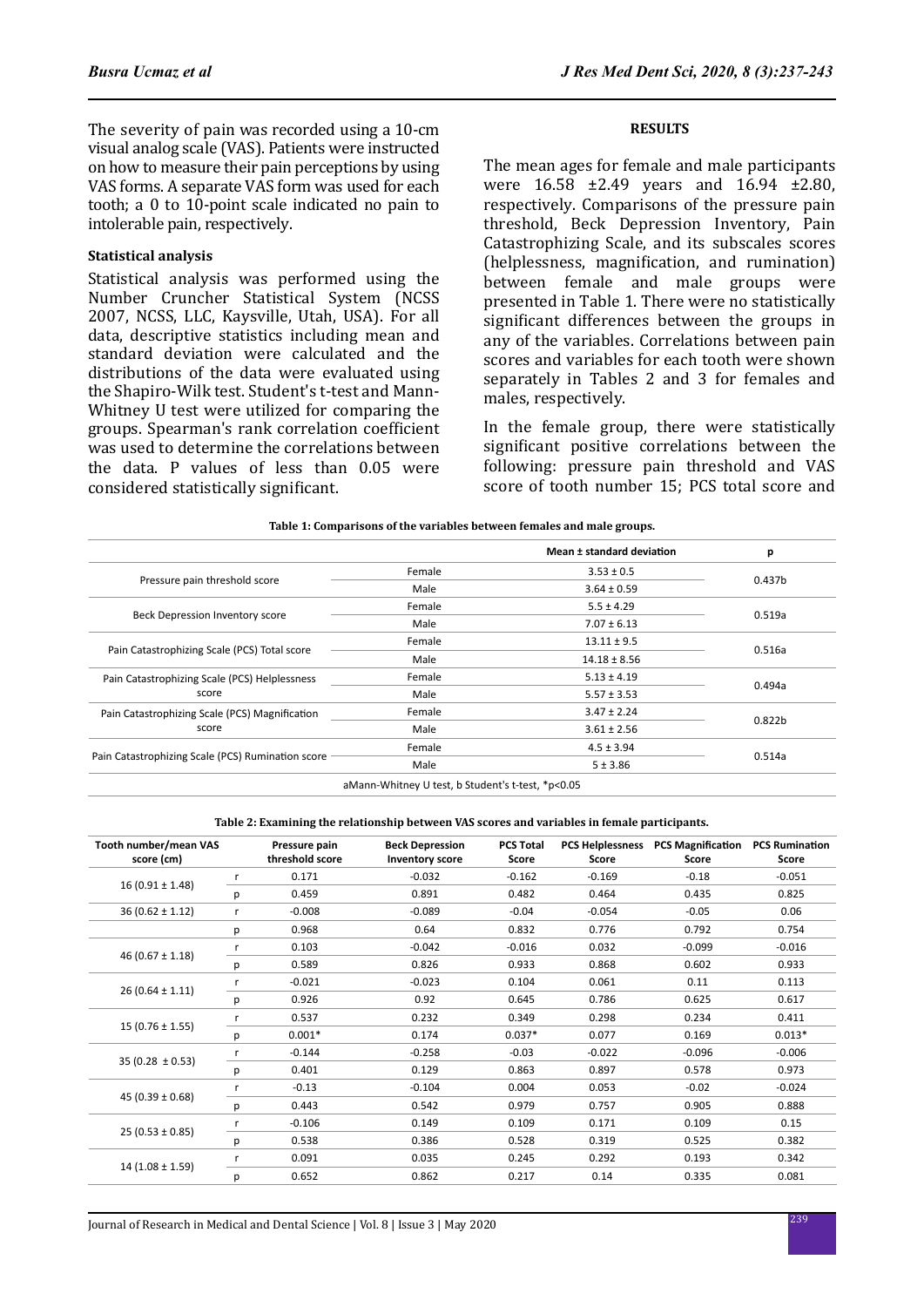|                       | r            | 0.184    | $-0.046$                                                                          | 0.141    | 0.214    | 0.002       | 0.141    |
|-----------------------|--------------|----------|-----------------------------------------------------------------------------------|----------|----------|-------------|----------|
| $34(0.36 \pm 0.64)$   | p            | 0.304    | 0.798                                                                             | 0.435    | 0.231    | 0.993       | 0.434    |
| 44 ( $0.5 \pm 0.77$ ) | $\mathsf{r}$ | 0.165    | 0.128                                                                             | 0.188    | 0.235    | 0.052       | 0.243    |
|                       | р            | 0.35     | 0.47                                                                              | 0.286    | 0.181    | 0.772       | 0.165    |
|                       | $\mathsf{r}$ | 0.194    | $-0.061$                                                                          | 0.05     | 0.09     | $-0.008$    | 0.2      |
| $24(0.34 \pm 0.61)$   | р            | 0.333    | 0.762                                                                             | 0.803    | 0.655    | 0.97        | 0.317    |
| $13(0.76 \pm 1.28)$   | $\mathsf{r}$ | 0.314    | 0.08                                                                              | 0.364    | 0.31     | 0.248       | 0.443    |
|                       | р            | 0.055    | 0.631                                                                             | $0.025*$ | 0.059    | 0.134       | $0.005*$ |
| 33 $(0.54 \pm 1.06)$  | $\mathsf{r}$ | 0.126    | 0.026                                                                             | 0.12     | 0.156    | $-0.055$    | 0.179    |
|                       | p            | 0.458    | 0.878                                                                             | 0.479    | 0.357    | 0.748       | 0.29     |
| 43 $(0.87 \pm 1.38)$  | $\mathsf{r}$ | $-0.223$ | 0.027                                                                             | 0.104    | 0.097    | 0.099       | 0.086    |
|                       | р            | 0.184    | 0.872                                                                             | 0.542    | 0.567    | 0.558       | 0.614    |
| $23(0.89 \pm 1.44)$   | $\mathsf{r}$ | 0.035    | $-0.13$                                                                           | 0.211    | 0.175    | 0.181       | 0.275    |
|                       | p            | 0.838    | 0.442                                                                             | 0.21     | 0.302    | 0.282       | 0.099    |
| $12(1.4 \pm 1.79)$    | $\mathsf{r}$ | 0.267    | $-0.12$                                                                           | 0.133    | 0.118    | $\mathbf 0$ | 0.105    |
|                       | p            | 0.11     | 0.478                                                                             | 0.432    | 0.488    | 0.999       | 0.536    |
| $32(1.04 \pm 1.64)$   | $\mathsf{r}$ | 0.177    | 0.079                                                                             | 0.119    | 0.103    | 0.059       | 0.178    |
|                       | р            | 0.303    | 0.648                                                                             | 0.489    | 0.549    | 0.731       | 0.3      |
| 42 $(1.64 \pm 1.94)$  | $\mathsf{r}$ | 0.244    | 0.042                                                                             | 0.272    | 0.249    | 0.279       | 0.218    |
|                       | р            | 0.151    | 0.806                                                                             | 0.108    | 0.143    | 0.099       | 0.202    |
| $22(1.26 \pm 1.49)$   | $\mathsf{r}$ | 0.137    | 0.124                                                                             | 0.496    | 0.459    | 0.454       | 0.463    |
|                       | р            | 0.425    | 0.472                                                                             | $0.002*$ | $0.005*$ | $0.005*$    | $0.004*$ |
| $11(1.28 \pm 2.17)$   | $\mathsf{r}$ | 0.123    | 0.114                                                                             | 0.317    | 0.294    | 0.203       | 0.323    |
|                       | р            | 0.461    | 0.497                                                                             | 0.052    | 0.073    | 0.22        | $0.048*$ |
| $31(1.35 \pm 1.65)$   | r            | 0.228    | 0.127                                                                             | 0.301    | 0.27     | 0.178       | 0.31     |
|                       | p            | 0.174    | 0.453                                                                             | 0.07     | 0.107    | 0.293       | 0.061    |
| 41 $(1.18 \pm 1.71)$  | $\mathsf{r}$ | $-0.096$ | 0.061                                                                             | 0.125    | $-0.004$ | 0.235       | 0.111    |
|                       | р            | 0.572    | 0.721                                                                             | 0.461    | 0.983    | 0.161       | 0.514    |
| $21(1.25 \pm 1.97)$   | $\mathsf{r}$ | 0.198    | 0.155                                                                             | 0.255    | 0.154    | 0.188       | 0.373    |
|                       | р            | 0.233    | 0.354                                                                             | 0.122    | 0.355    | 0.258       | $0.021*$ |
|                       |              |          | Spearman's rank correlation coefficient, PCS: Pain Catastrophizing Scale, *p<0.05 |          |          |             |          |

**Table 3: Examining the relationship between VAS scores and variables in male participants.**

| Tooth number/mean VAS<br>score (cm) |   | Pressure pain<br>threshold score | <b>Beck Depression</b><br><b>Inventory score</b> | <b>PCS Total</b><br>score | score    | PCS Helplessness PCS Magnification PCS Rumination<br>score | score    |
|-------------------------------------|---|----------------------------------|--------------------------------------------------|---------------------------|----------|------------------------------------------------------------|----------|
|                                     | r | 0.396                            | $-0.025$                                         | $-0.062$                  | $-0.061$ | 0.076                                                      | $-0.051$ |
| $16(0.27 \pm 0.63)$                 | p | 0.068                            | 0.911                                            | 0.783                     | 0.788    | 0.736                                                      | 0.823    |
|                                     | r | $-0.24$                          | $-0.113$                                         | $-0.137$                  | $-0.14$  | 0.024                                                      | $-0.141$ |
| $36(0.56 \pm 0.92)$                 | р | 0.258                            | 0.6                                              | 0.523                     | 0.514    | 0.912                                                      | 0.511    |
|                                     | r | 0.185                            | $-0.061$                                         | $-0.286$                  | $-0.183$ | $-0.338$                                                   | $-0.106$ |
| 46 $(0.5 \pm 1.25)$                 | р | 0.387                            | 0.777                                            | 0.175                     | 0.391    | 0.107                                                      | 0.622    |
|                                     | r | $-0.379$                         | $-0.006$                                         | $-0.064$                  | $-0.087$ | 0.047                                                      | $-0.018$ |
| $26(0.96 \pm 1.85)$                 | р | 0.067                            | 0.977                                            | 0.766                     | 0.684    | 0.826                                                      | 0.932    |
|                                     | r | $-0.089$                         | $-0.133$                                         | $-0.099$                  | $-0.088$ | 0.025                                                      | $-0.035$ |
| $15(0.37 \pm 0.77)$                 | р | 0.666                            | 0.516                                            | 0.631                     | 0.667    | 0.904                                                      | 0.866    |
|                                     | r | 0.432                            | $-0.145$                                         | $-0.054$                  | 0.002    | $-0.03$                                                    | $-0.036$ |
| $35(0.33 \pm 0.92)$                 | р | $0.035*$                         | 0.498                                            | 0.803                     | 0.993    | 0.888                                                      | 0.869    |
|                                     | r | $-0.073$                         | 0.209                                            | $-0.068$                  | $-0.072$ | $-0.042$                                                   | $-0.021$ |
| 45 (0.48 $\pm$ 0.77)                | р | 0.733                            | 0.326                                            | 0.752                     | 0.738    | 0.845                                                      | 0.921    |
|                                     | r | $-0.065$                         | $-0.429$                                         | $-0.44$                   | $-0.381$ | $-0.063$                                                   | $-0.573$ |
| $25(0.23 \pm 0.5)$                  | p | 0.757                            | $0.032*$                                         | $0.028*$                  | 0.06     | 0.766                                                      | $0.003*$ |
|                                     | r | 0.106                            | $-0.092$                                         | 0.037                     | 0.034    | 0.088                                                      | 0.157    |
| $14(0.67 \pm 1.03)$                 | р | 0.608                            | 0.655                                            | 0.859                     | 0.868    | 0.668                                                      | 0.444    |
|                                     | r | 0.194                            | $-0.02$                                          | 0.092                     | $-0.024$ | 0.018                                                      | 0.226    |
| $34(0.36 \pm 0.91)$                 | р | 0.364                            | 0.927                                            | 0.669                     | 0.913    | 0.934                                                      | 0.288    |
|                                     | r | 0.501                            | 0.089                                            | $\mathbf 0$               | $-0.023$ | 0.041                                                      | $-0.017$ |
| 44 (0.27 $\pm$ 0.86)                | p | $0.015*$                         | 0.686                                            | 0.99                      | 0.916    | 0.853                                                      | 0.938    |
|                                     | r | 0.102                            | $-0.081$                                         | 0.099                     | 0.183    | 0.015                                                      | 0.04     |
| $24(0.7 \pm 1.29)$                  | р | 0.642                            | 0.715                                            | 0.654                     | 0.402    | 0.946                                                      | 0.857    |
| $13(0.72 \pm 1.38)$                 | r | $-0.22$                          | $-0.176$                                         | $-0.256$                  | $-0.289$ | $-0.139$                                                   | $-0.16$  |
|                                     | р | 0.261                            | 0.369                                            | 0.188                     | 0.135    | 0.479                                                      | 0.417    |

<sup>240</sup> Journal of Research in Medical and Dental Science | Vol. 8 | Issue 3 | May 2020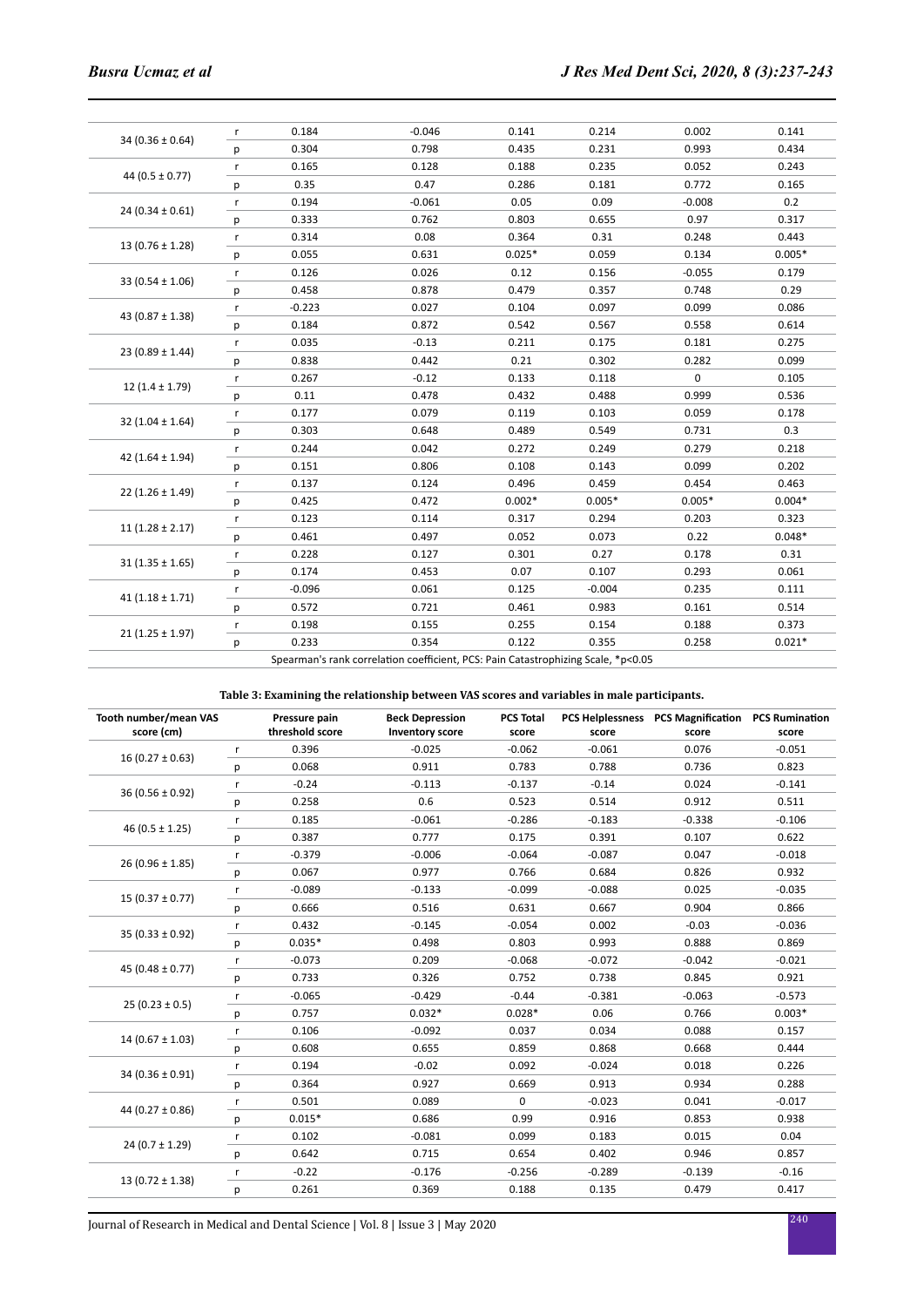| $33(0.36 \pm 0.91)$  | r            | $-0.019$ | 0.113                                                                             | $-0.215$ | $-0.246$ | $-0.034$ | $-0.172$ |
|----------------------|--------------|----------|-----------------------------------------------------------------------------------|----------|----------|----------|----------|
|                      | p            | 0.927    | 0.591                                                                             | 0.301    | 0.236    | 0.872    | 0.41     |
| 43 (0.58 $\pm$ 1.02) | r            | 0.23     | $-0.014$                                                                          | $-0.093$ | $-0.017$ | 0.023    | $-0.199$ |
|                      | р            | 0.269    | 0.947                                                                             | 0.658    | 0.936    | 0.911    | 0.339    |
| $23(0.58 \pm 0.99)$  | $\mathsf{r}$ | $-0.115$ | $-0.271$                                                                          | $-0.069$ | $-0.064$ | 0.213    | $-0.188$ |
|                      | р            | 0.562    | 0.163                                                                             | 0.726    | 0.748    | 0.277    | 0.337    |
| $12(0.85 \pm 1.56)$  | $\mathsf{r}$ | 0.255    | $-0.014$                                                                          | 0.088    | 0.037    | 0.157    | 0.071    |
|                      | р            | 0.199    | 0.947                                                                             | 0.661    | 0.853    | 0.434    | 0.725    |
| $32(0.59 \pm 1.41)$  | $\mathsf{r}$ | $-0.111$ | $-0.076$                                                                          | $-0.378$ | $-0.485$ | $-0.034$ | $-0.348$ |
|                      | р            | 0.597    | 0.718                                                                             | 0.063    | $0.014*$ | 0.871    | 0.088    |
| 42 $(0.57 \pm 1.19)$ | r            | 0.106    | 0.177                                                                             | 0.073    | 0.017    | 0.219    | 0.045    |
|                      | р            | 0.613    | 0.398                                                                             | 0.728    | 0.936    | 0.293    | 0.83     |
| $22(1.06 \pm 1.73)$  | r            | $-0.119$ | $-0.11$                                                                           | $-0.172$ | $-0.198$ | 0.002    | $-0.086$ |
|                      | р            | 0.555    | 0.584                                                                             | 0.391    | 0.322    | 0.993    | 0.67     |
| $11(1.25 \pm 2.13)$  | $\mathsf{r}$ | 0.031    | $-0.256$                                                                          | $-0.042$ | $-0.138$ | 0.047    | 0.04     |
|                      | p            | 0.877    | 0.189                                                                             | 0.833    | 0.485    | 0.813    | 0.842    |
| $31(0.74 \pm 1.42)$  | r            | 0.039    | $-0.269$                                                                          | $-0.245$ | $-0.335$ | 0.198    | $-0.281$ |
|                      | p            | 0.851    | 0.194                                                                             | 0.239    | 0.102    | 0.343    | 0.173    |
|                      | r            | 0.148    | 0.122                                                                             | $-0.153$ | $-0.278$ | $-0.093$ | $-0.034$ |
| 41 $(0.85 \pm 1.44)$ | р            | 0.49     | 0.569                                                                             | 0.475    | 0.188    | 0.664    | 0.873    |
|                      | r            | $-0.094$ | 0.134                                                                             | $-0.164$ | $-0.244$ | $-0.018$ | $-0.129$ |
| $21(1.45 \pm 2.45)$  | р            | 0.633    | 0.497                                                                             | 0.405    | 0.212    | 0.926    | 0.513    |
|                      |              |          | Spearman's rank correlation coefficient, PCS: Pain Catastrophizing Scale, *p<0.05 |          |          |          |          |
|                      |              |          |                                                                                   |          |          |          |          |

VAS scores of teeth numbered 15, 13, and 22; PCS helplessness score and VAS score of tooth number 22; PCS magnification score and VAS score of tooth number 22; PCS rumination score and VAS scores of teeth numbered 15, 13, 22, 11, and 21. There were no significant correlations in the other pairings (Table 2).

In the male group, there were statistically significant positive and negative correlations between the following: pressure pain threshold and VAS scores of teeth numbered 35 and 44 (positive correlations); Beck Depression Inventory score and VAS score of tooth number 25; PCS total score and VAS score of tooth number 25; PCS helplessness score and VAS score of tooth number 32; PCS rumination score and VAS score of tooth number 25 (negative correlations). There were no significant correlations in the other pairings (Table 3). For both genders, mean pain scores were higher in the lower anterior region (Tables 2 and 3).

## **DISCUSSION**

Pain is an inherently subjective phenomenon and unfortunately, there is no way to document it objectively at the present time. The most used methods are still subjective tools. Among the subjective methods, VAS is a widely accepted method and it has been stated that it has two significant advantages compared to the others. It provides (1) the freedom to choose the exact intensity of pain and (2) a maximum opportunity for pain expression in an individual style [2]. For these reasons, VAS was used in this study to assess the severity of pain.

In the present study, debonding was always performed at the same time of day, between 10:00 and 14:00. Pöllmann has claimed that the circadian rhythm (diurnal variation) may influence the level of pain [17]. Jones and Chan reported that the pain score peaked in the morning and an overall diurnal variation was found with a tendency to pain increase in the evenings and at night [18]. Similarly, Almuzian et al. stated that the intensity of orthodontic pain fluctuates over the course of a day and the lowest pain intensity is perceived during midday hours [19]. They concluded that researchers should take this factor into account when designing their studies. Therefore, to minimize the effect of circadian rhythm on the results of this study, debonding procedures were performed during midday hours. In addition, since intrusive forces affect pain perception, debonding was performed in an open-mouthed position. In order to avoid confusing the pain perceptions during debonding, the sequence of bracket removal was designed with an interval of 10 seconds between the removal of each bracket.

General outcomes of the present study have shown no remarkable correlation between investigated variables (pressure pain threshold,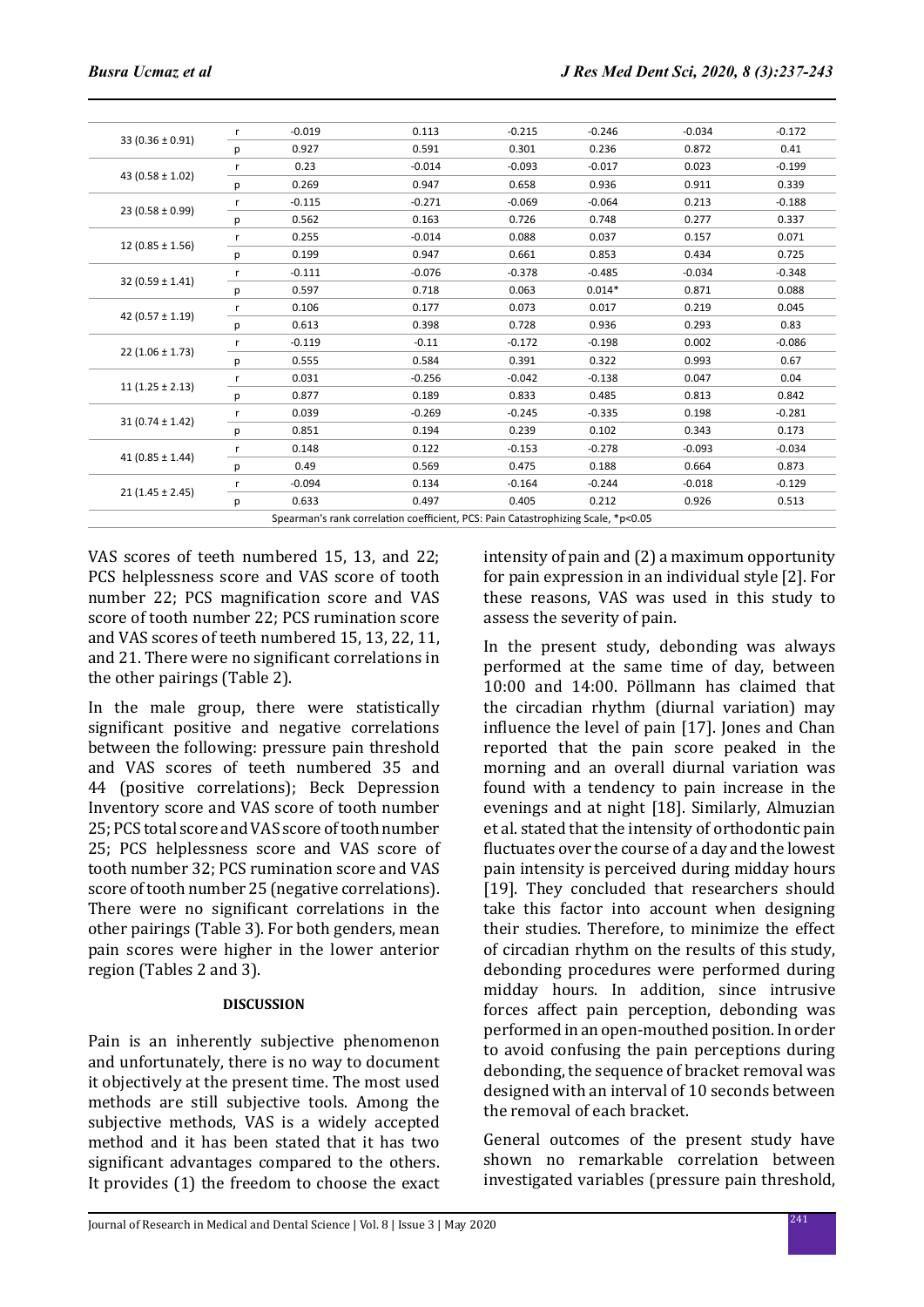Beck Inventory, and Pain Catastrophizing Scores) and debonding pain. In a total of 144 correlation pairings, significant correlations were found in just 11 and 6 pairings in females and males, respectively. No significant correlations were found in the remaining 133 and 138 pairings (Tables 2 and 3). The classical opinion of the literature is that patients who have lower pain thresholds will suffer more from orthodontic pain and there is a correlation between emotional state-stress and perceived pain. We think that there are two possible reasons for the contradiction between classic opinion and the results of our study. (1) Although it is believed that the pain threshold correlates with orthodontic pain, there is no previous study in the literature examining the relationship between them. The established classical view and the fact may not always be the same. (2) While examining individual variables such as gender, age, emotional state-stress, and pain threshold, which were thought to affect orthodontic pain, general conclusions were reached without classification of orthodontic applications. For instance, the results of the studies performed with archwires were interpreted as if they were valid for all types of pain encountered during orthodontic treatment [2,13]. Orthodontic pain is not caused solely by archwire placement, many applications such as separator placement, intermaxillary elastics, and debonding procedure can cause pain. The occurrence mechanisms and individual factors affecting the severity of pain may be different according to the type of procedure. An individual variable acting on the pain that occurred during separator placement may not have an effect on the pain that occurred during debonding, or vice versa.

The pain caused by tooth movement is examined in detail in the literature. The mechanism includes complex inflammatory reactions in the periodontium and dental pulp, and the perception of orthodontic pain has been correlated with the release and presence of various biochemical mediators, such as substance P, histamine, enkephalin, dopamine, serotonin, glycine, enkephalin, dopamine, serotonin, glutamate gamma-aminobutyric acid, PGEs, leukotrienes, and cytokines. The release of these chemicals at the site of periodontium requires a relatively long time and it has already been stated that pain starts within two hours after the application of force, gradually increases and reaches peak point between 24 and 36 hours [20]. Whereas, debonding is an instant process and does not last long enough for these complex chemical reactions to occur. Actually, we believe that the characteristics of debonding pain are completely different from the other types of orthodontic pain sourced from archwire activation or separator placement [2,21]. Therefore, we believe that debonding studies should be evaluated separately from other studies and that the results obtained from these studies should not be considered valid for debonding pain.

In this study, the mean VAS scores were found to be less than 1 cm in most of the teeth. In fact, these scores were remarkably less than expected. It was said that the lowest intensity of debonding pain was perceived during midday hours [19]. Since we performed the debonding procedure during these hours, the mean VAS scores might be less than expected. The highest mean VAS scores of both the female and male groups were detected in the lower incisors (Tables 2 and 3). This finding is consistent with the literature. Almuzian et al. stated that tooth type was an important determinant on the level of debonding pain [19]. In many studies, the lower incision region was shown to be significantly more painful [9,22-24]. Almuzian et al. explained this finding with the debonding force per unit surface area of the root as follows: lower incisors are subjected to a greater debonding force per unit surface area of the root. Additionally, the tactile sensory threshold is about 1 g in the lower anterior teeth and gradually increases toward the posterior region. Therefore, more pain is felt in the lower anterior region [19].

# **CONCLUSION**

It was demonstrated, because of the present study, that there were no remarkable correlations between debonding pain and physiologicemotional states containing pressure pain threshold, depression, and anxiety. For both female and male participants, mean pain scores were higher in the lower anterior region. However, the mean pain scores in most teeth were less than 1 cm.

## **REFERENCES**

1. Brown DF, Moerenhout RG. The pain experience and psychological adjustment to orthodontic treatment of preadolescents, adolescents, and adults. Am J Orthod Dentofacial Orthop 1991; 100:349–356.